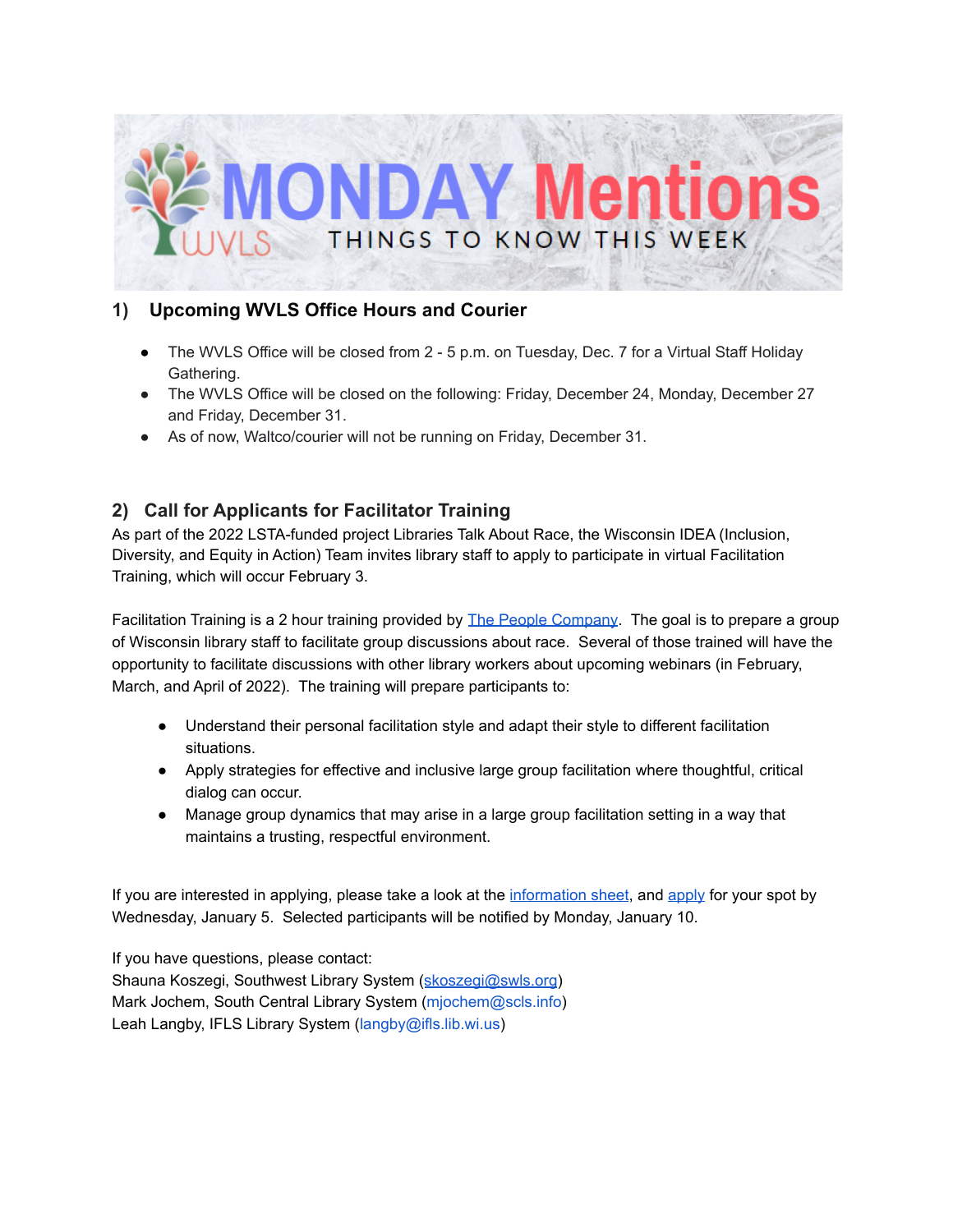# **3) 'Challenged Books' Webinar Next Week**

Challenged Books at Your Library: Managing and Addressing Censorship Attempts 10 a.m. Wednesday, December 15 **[Register](https://us02web.zoom.us/webinar/register/WN_8zD-8HMXRUKIDAuD1PF9Hw)** 

Are you getting questions about why your library has diverse books about racism and LGBTQIA+ issues? What happens when patrons disagree with materials you've selected for your library? Do you want help knowing what steps you can take when a book is challenged?

Join us as Shannon Schultz, Public Library Administration Consultant at DPI, talks about materials challenges and intellectual freedom in public libraries, including these topics:

- Coordinated challenges to a particular book or books
- Intimidation tactics directed at library directors and boards, and contentious board meetings
- If a materials challenge comes from a board member

This webinar will be recorded, captioned, and archived on the NEWI [website](https://newilibraries.org/past-events).

### **4) This Week's Webinars**

- [Marketing](https://firespring.com/webinars/marketing-trends-nonprofits-need-to-know-and-embrace/) Trends People Need to Know 10 a.m., Tuesday, Dec. 7
- Relevant Budgeting for [Nonprofits](https://nonprofithub.org/webinar/relevant-and-relational-budgeting-for-nonprofits/) 10 a.m., Wednesday, Dec. 8
- Getting Started with [Overdrive's](https://overdrive.zoom.us/webinar/register/WN_P80ZIHLdRaGhi3cdKSRDsw?timezone_id=America%2FChicago) Libby App 1 p.m., Wednesday, Dec. 8
- [Instagram](https://www.nicheacademy.com/instagram-basics-for-libraries) Basics for Libraries 1 p.m., Wednesday, Dec. 8
- Sharpening Your [Organizational](https://netforumpro.com/eweb/DynamicPage.aspx?Site=SEFLIN&WebCode=EventDetail&evt_key=86a536d8-0dbd-4fae-9e9c-0fbc96d5c909) Skills 1 p.m., Thursday, Dec. 9

### **5) Reminders**

#### ● **Youth Services Workshop on Thursday**

[Registration](https://register.gotowebinar.com/register/1079470149049581067?fbclid=IwAR0kuuAT3L3O7hKfD7F7qFvcvjxwAOIDBugV1cVxwzDnjOWRkf1Y_BuCW5M) is now open for the annual WVLS Youth Services Workshop, set for Thursday, December 9 from 1 - 3 p.m. This event provides 2 contact hours toward public library certification.

Minocqua Public Library Youth Services Librarian, Erica Dischinger, and Teen Services Librarian, Jennifer Davis, will be sharing successful youth and teen programs, how their library's programs and services are created, and upcoming projects. They will also show participants the library's youth spaces. Bring an idea to share regarding creative programming ideas that fit community and staff resources. This webinar will be recorded. All library staff members serving youth are welcome to attend.